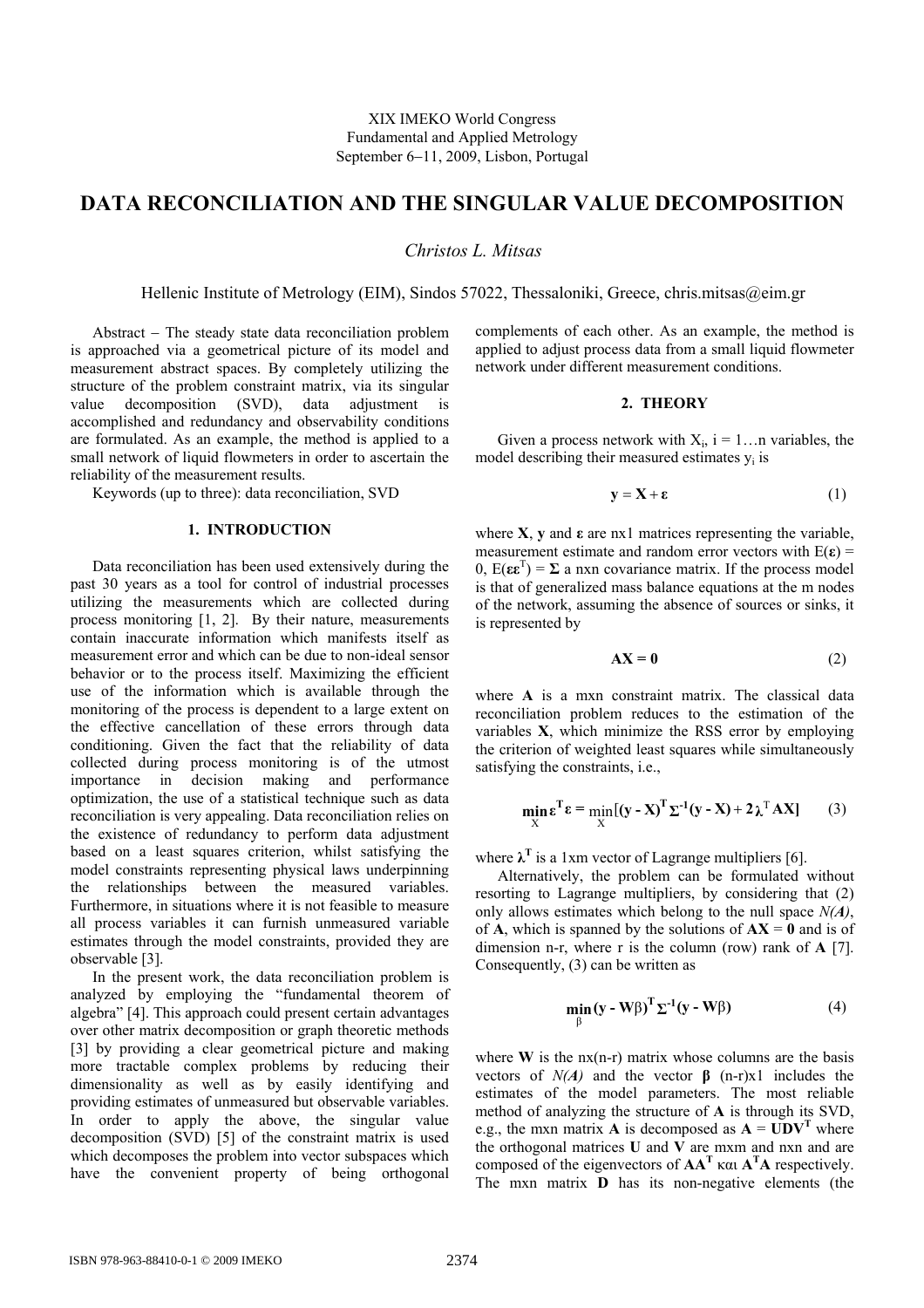singular values which are equal to the square roots of the non-zero eigenvalues of  $A^T A$ ) in descending order which occupy the first r positions of the diagonal. Essentially, the SVD constructs orthonormal bases for the fundamental subspaces of  $\mathbb{R}^m$  and  $\mathbb{R}^n$  [4], i.e.,

$$
A = \left(\underbrace{U_1^{\text{max}}}_{\text{basisR}(A)} , \underbrace{U_2^{\text{max}(m-r)}}_{\text{basisN}(A^T)}\right) \begin{vmatrix} D^{\text{rx}} & 0^{\text{rx}(n-r)} \\ 0^{(m-r)xr} & 0^{(m-r)x(n-r)} \end{vmatrix}^X \tag{5}
$$
\n
$$
x \left(\underbrace{V_1^{\text{max}}}_{\text{basisR}(A^T)} , \underbrace{V_2^{\text{ax}(n-r)}}_{\text{basisN}(A)} \right)^T
$$

From (5) it becomes evident that a feasible solution of problem (4) only exists if  $N(A) \neq \{0\}$ , i.e., if the mxn matrix **A** is either rank deficient or full row rank (when  $m < n$ ). In the former case the solution is not complete since it is also true that  $N(A^T) \neq \{0\}$ , i.e., the mapping  $\mathbb{R}^m \to \mathbb{R}^n$  is singular.

In situations of partially measured systems, i.e., when all the variables  $X_i$  are not measured, the structure of the constraint matrix can be exploited so that all or some of the unmeasured variables can be estimated and as such be observable [3]. Since some of the constraints will be used for this purpose, this implies that the full constraint set might not be available for adjustment of all measured variables, in other words, some of them will be nonredundant. Cases of such partially measured systems can be handled efficiently by separating the constraint set of (2) into two parts [8], as

$$
\left|\mathbf{A}_{\mathbf{X}} \quad \mathbf{A}_{\xi}\right| \cdot \begin{vmatrix} \mathbf{X}^{\mathsf{H}} \\ \xi \end{vmatrix} = \mathbf{0} \tag{6}
$$

**X'** and **ξ** being the vectors of the measured and unmeasured variables respectively,  $A_X$  and  $A_\xi$  being the corresponding mx(n-s) and mxs constraint matrices and s the number of unmeasured variables.

Since  $A_{\xi} \in R(A_{\xi})$ , an mxm matrix **P** which projects onto its left null space,  $N(A_\xi^T)$ , applied to (6) will yield the relation

$$
P A_X X' = A_r X' = 0 \tag{7}
$$

eliminating the constraints involving unmeasured variables. **Αr** is a reduced constraint matrix linking only measured variables. Furthermore, the projection matrix **P**, in terms of the SVD of **Aξ**, is written as

$$
\mathbf{P} = \mathbf{I}_{\text{mxm}} - \mathbf{U}_{\xi1} \mathbf{U}_{\xi1}^{\text{T}}
$$
 (8)

where  $I_{m \times m}$  is the unit matrix and  $U_{\xi_1}$  is the orthogonal matrix consisting of the basis vectors of *R(Aξ)*. The expression above is non-zero only when  $N(A_{\mathbf{u}}^T) \neq \{0\}$ , i.e., when matrix  $A_{\xi}$  is either rank deficient or full column rank (when  $m > s$ ). With this projection matrix, it follows from (7) that the reduced constraint matrix consists of columns of **A<sub>X</sub>** after subtracting their components on  $R(A_{\xi})$ . This in turn implies that if a column of  $A_X$  is entirely in the  $R(A_{\zeta})$  then the corresponding variable cannot be reconciled, i.e., it is

non-redundant. This is a consequence of the lack of available information since it is only linked to unmeasured variables via the constraints. The estimation of the redundant variables can proceed via (4) where the matrix **W** consists of the basis vectors of *N(Ar).*

Conditions of observability on unmeasured variables can now be established through (6), which, after adjustment of redundant variables has been accomplished, can be rewritten as

$$
-{\left(A_{\xi}^{T} A_{\xi}\right)}^{1} A_{\xi}^{T} Z = \hat{\xi}
$$
 (9)

where **Z** is an mx1 known vector and  $\hat{\xi}$  is the sx1 vector of estimates of the unmeasured variables. From the above it follows that all estimates can be obtained if  $N(A_{\xi}) = \{0\}$ , i.e.,  $A_{\xi}$  is full column rank (when m > n), so that the positive definite matrix  $A_{\xi}^{T}A_{\xi}$  is invertible. When  $A_{\xi}$  is either rank deficient or full row rank (when  $m < n$ ) (9) cannot formally be solved. Fortunately, the use of a generalized inverse [9] via its SVD will yield a minimum norm solution **ξ \*** ) as

$$
-V_{\xi}D^{+}U_{\xi}^{T}Z = \hat{\xi}^{*}
$$
 (10)

by eliminating contributions which originate from *N(Aξ)*. The components of this solution vector which correspond to the columns of  $A_{\xi}$  for which  $V_{\xi}^{T}A_{\xi} = 0$  are estimates of observable variables.

#### **3. RESULTS**

#### *3.1. Reconciliation with all variables measured*

The methodology is applied to a simple flowmeter network, with all variables measured, depicted in figure 1a, with figure 1b showing the corresponding constraint matrix resulting from mass balance at the 3 nodes of the network.



Fig. 1. (a) The simple flowmeter network considered and (b) the constraint matrix **A** which is of full row rank (rank  $(A) = 3$ ).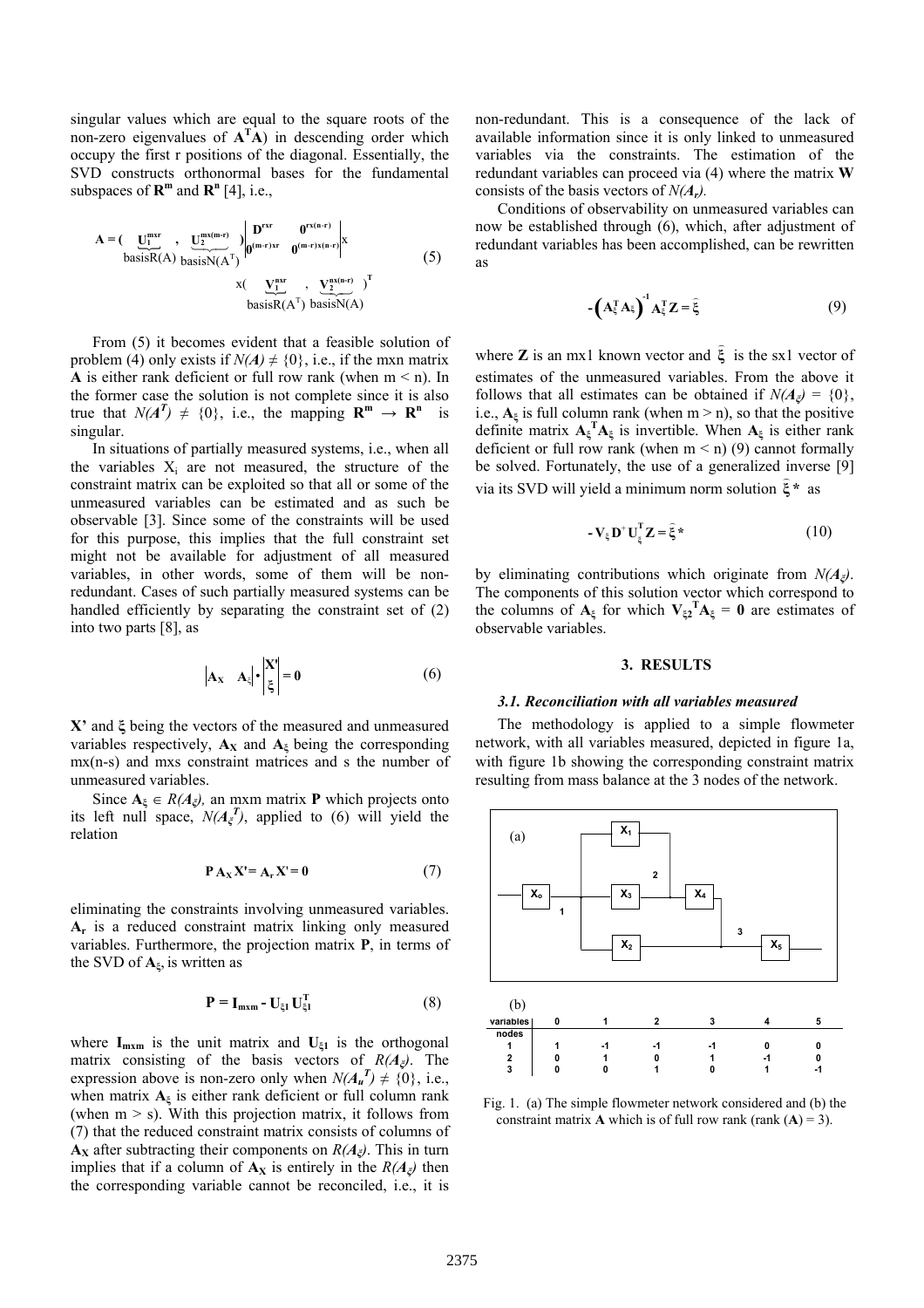Furthermore, the first two columns of table 2 show the actual flowmeter indications and the corresponding expanded uncertainties  $(k=2)$  of the measurements.

From the SVD of the constraint matrix, as implemented on MATLAB,

$$
\mathbf{A} = \mathbf{U}_1^{3x3} | \mathbf{D}^{3x3} \quad \mathbf{0}^{3x3} | (\mathbf{V}_1^{6x3}, \mathbf{V}_2^{6x3})^{\mathrm{T}}
$$
(10)

it can be concluded that:

- 1. there exist 3 non-zero singular values, i.e., the matrix is of rank  $= 3$
- 2. the left nullspace is empty,  $N(A^T) = 0$ , since the matrix  $U_2$  does not exist. Consequently the solution which will result from weighted least squares fitting will be complete.
- 3. the nullspace *N(A*) consists of 3 basis vectors (matrix  $V_2$ <sup>6x3</sup>) which can be used for the solution by  $\operatorname{performing:}$   $\min_{\beta} (\mathbf{y} - \mathbf{V}_2^{6x3} \beta)^{\mathrm{T}} \Sigma^{-1} (\mathbf{y} - \mathbf{V}_2^{6x3} \beta)$

The data reconciliation results are shown in table 1 along with the associated expanded uncertainties (95% confidence level). The uncertainties were estimated from the covariance matrix, cov(**β**), of the parameters, **β**, and subsequent propagation of uncertainty [6], via the relation

$$
cov(\hat{\mathbf{y}}) = \mathbf{V}_2 (\mathbf{V}_2^{\mathrm{T}} \Sigma^{-1} \mathbf{V}_2)^{-1} \mathbf{V}_2^{\mathrm{T}}
$$
 (11)

where the dimensions of  $V_2$  have been left out for clarity.

Table 1. Data reconciliation results on the network of figure 1a.

| y(L)  | U(y)<br>$(k=2)$ | $\hat{y}(L)$ | $u(\hat{y})$<br>$(k=1)$ | $((y - \hat{y})/u)^2$ | $y - y$ |
|-------|-----------------|--------------|-------------------------|-----------------------|---------|
| 20,45 | 0.82            | 20,85        | 0.23                    | 0.951                 | 0,40    |
| 5,31  | 0.31            | 5,30         | 0.13                    | 0,006                 | $-0.01$ |
| 9,74  | 0.49            | 9.54         | 0.21                    | 0.635                 | $-0.20$ |
| 6,02  | 0.32            | 6,01         | 0,14                    | 0,006                 | $-0.01$ |
| 11,47 | 0.49            | 11,30        | 0.15                    | 0,454                 | $-0.17$ |
| 20,39 | 1,45            | 20,85        | 0.23                    | 0,402                 | 0.46    |

The "goodness of fit" is estimated by the index  $\chi^2$ . The statistical significance test to be conducted is Prob( $\chi^2(v) \ge$  $\chi^2$ <sub>obs</sub>) < 5%, where v the degrees of freedom, which in the particular example are  $v=3$  and  $\chi^2$ <sub>obs</sub> the squared sum of the weighted residuals. From the calculation we obtain  $\chi^2$  (5%,  $3=2,60 > 0,82 = \chi^2$ <sub>obs</sub> hence the null hypothesis of no systematic errors is accepted at the 5% level of significance.

#### *3.2. Reconciliation including non-measured variables*

Let us re-examine the flowmeter network depicted in figure 1a but now because of metering cost reduction the variables  $X_1$  and  $X_3$  are not measured even though an estimate of their values is still required. Following the treatment of section 2, the constraint matrix of fig. 1b is partitioned into two parts, the one corresponding to the unmeasured variables being

$$
A_{\xi} = \begin{vmatrix} -1 & -1 & -1 \\ 1 & 1 & 1 \\ 0 & 0 & 0 \end{vmatrix}
$$

which is obviously rank deficient, implying in turn that  $N(A_{\xi}) \neq \{0\}$ , hence the unmeasured variables are not observable. The SVD of this matrix is  $A_{\xi} = U_{\xi 1}^{3x1} U_{\xi 2}^{3x2} D_{\xi}^{2x2} (V_{\xi 1}^{2x1}, V_{\xi 2}^{2x1})^{T}$  where the smallest singular value of  $\mathbf{D}_{\xi}^{2\times 2}$  is zero. This is in agreement with the nonobservability rule determined by graph theoretic methods concerning loops consisting solely of unmeasured flow streams [2, 3].

Additionally, from the SVD it is seen also that  $N(A_{\xi}^{T}) \neq$ {0}, signifying that at least some redundancy exists among the measured variables. Application of the projection **P** on the matrix of measured variables results in the reduced constraint matrix

$$
A_r = \begin{bmatrix} 0.5 & -0.5 & -0.5 & 0 \\ 0 & 1 & 1 & -1 \end{bmatrix}
$$

which is of full row rank, its SVD being  $\mathbf{A}_r = \mathbf{U}_{r1}^{2x^2} \mathbf{D}_r^{2x^2} (\mathbf{V}_{r1}^{4x^2}, \mathbf{V}_{r2}^{4x^2})^T$ . The results of the adjustment by employing its null space basis vectors are shown in table 2.

Table 2. Data reconciliation results when variables  $X_1$  and  $X_3$  are unmeasured.

| $X_i$        | y(L)  | U(y)<br>$(k=2)$ | $\hat{y}(L)$ | $u(\hat{y})$<br>$(k=1)$ | $\hat{y}$ -y |
|--------------|-------|-----------------|--------------|-------------------------|--------------|
| $\mathbf{0}$ | 20,45 | 0,82            | 20,49        | 0,41                    | 0,04         |
| 2            | 9.74  | 0.49            | 9.64         | 0.23                    | $-0,10$      |
| 4            | 11,47 | 0.49            | 11,37        | 0.23                    | $-0,10$      |
| 5            | 20,39 | 1.45            | 21,11        | 0,36                    | 0,72         |

In a seemingly similar situation, assume that the variables  $X_2$  and  $X_4$  are not measured. Note that now the variables are part of a loop consisting of both measured and unmeasured flow streams. The constraint matrix corresponding to the unmeasured variables now is

|             | Ξ. | $\Omega$ |
|-------------|----|----------|
| $A_{\xi}$ = | 0  | - 1      |
|             |    |          |

with an SVD  $A_{\xi u} = U_{\xi 1}^{3x^2} U_{\xi 2}^{3x^2} (V_{\xi 1}^{2x^2})^T$  and the smallest singular value of  $\mathbf{D}_{\xi}^{2\times 2}$  non-zero. Since  $N(A_{\xi}) = \{0\}$  then both the unmeasured variables are observable and can be estimated through (9). In addition  $N(A_{\xi}^{T}) \neq \{0\}$  suggesting that some degree of redundancy exists for the measured variables which can be used to produce adjusted estimates through the reduced constraint matrix